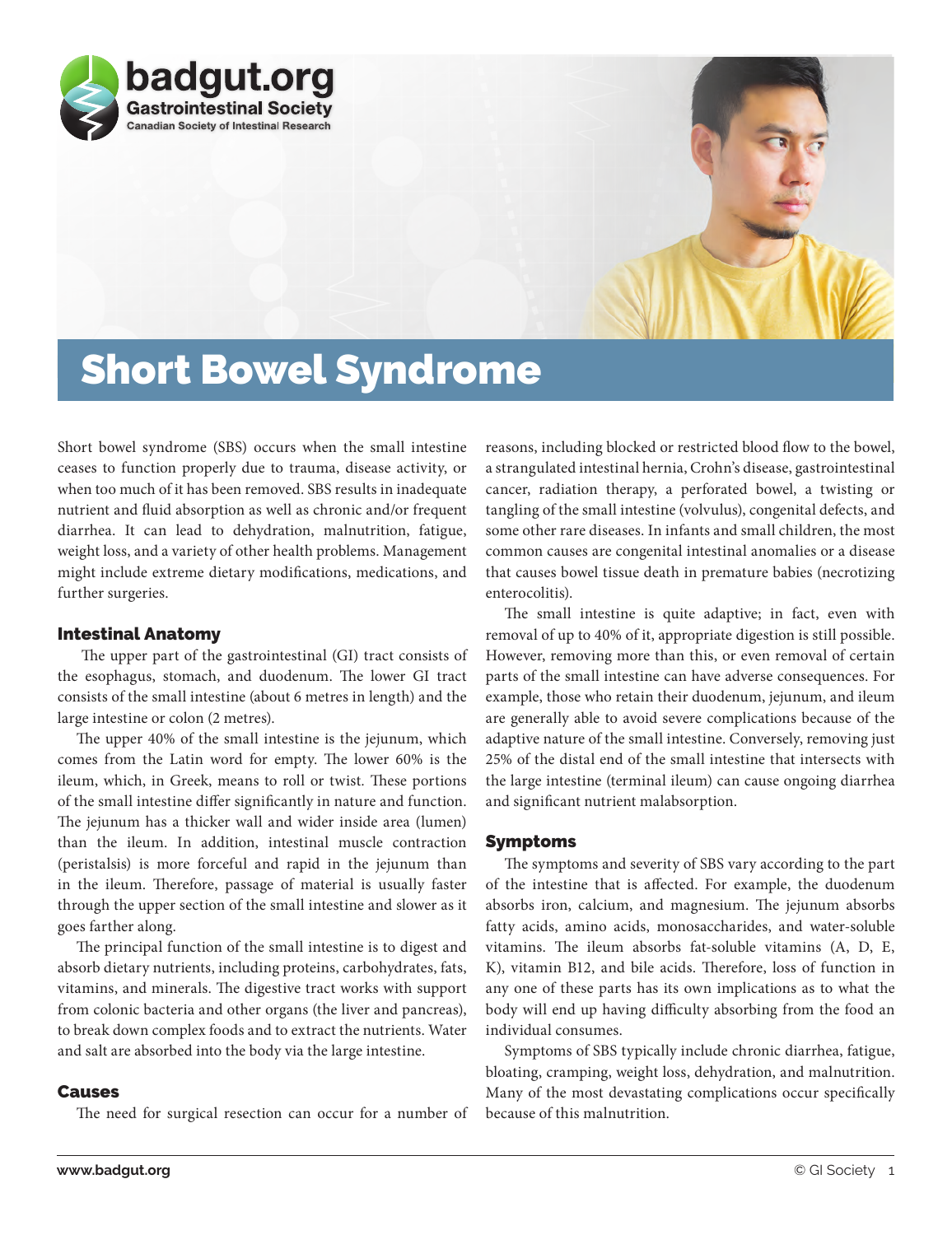**Gastric acid hypersecretion** can occur in individuals with SBS, especially in the immediate aftermath of a surgical removal of part of the intestine (resection). High levels of stomach acid can enter the altered intestine and interfere with absorption of nutrients.

**Vitamin and mineral deficiencies** can cause many additional aggravating symptoms, including visual disturbances, dryness of the eyes, prickling or tingling feelings on the skin, muscle spasms, easy bruising, blood clotting problems, and difficulty breathing on exertion.

**Electrolyte imbalances** can result when the small intestine is unable to absorb minerals such as potassium, sodium, and magnesium adequately, resulting in weakness, nausea, headaches, and irregular heartbeats.

**Acidosis** is an abnormally high level of lactic acid in the bloodstream resulting from the shortened bowel's reduced ability to digest carbohydrates. Undigested carbohydrates create lactic acid, which can build up due to a reduced ability to use and effectively dispose of it. Acidosis can result in confusion, blurry vision, and slurred speech.

**Steatorrhea** is dietary fat remaining in the feces after passing through the small intestine unabsorbed. In a normal small intestine, bile salts, which are essential for fat absorption, enter the gastrointestinal tract from the gallbladder. These bind to fat, which together are absorbed at the terminal ileum. When this part is missing or damaged, then an excess amount of fat passes in the stool. Steatorrhea causes stool that floats, is grey in colour, and is exceptionally foul smelling.

**Kidney stones** can also result when unabsorbed fat in the colon binds with calcium, preventing the normal combination of calcium and oxalate, a compound found in plant foods. When the colon absorbs oxalate that is unbound to calcium, the body passes it in higher than normal amounts in the urine, resulting in oxalate kidney stones.

#### Diagnosis

While having 50% or more of the small intestine removed is a strong indicator of SBS, physicians use these tools to make a diagnosis: blood tests, physical examination, and stool examination. Blood tests can reveal vitamin, mineral, and electrolyte deficiencies. Physical examination can help a physician observe loss of muscle mass, inability to maintain weight, and dermatological conditions related to vitamin deficiency, such as rashes or scaly skin. Stool examination is useful for identifying whether an individual is absorbing a healthy amount of fat and carbohydrates.

#### Management/Treatment

There are a variety of options for the management and treatment of short bowel syndrome, covering the spectrum of nutrition, medication, and surgery.

#### Dietary Modifications

In the aftermath of intestinal resection, patients initially require the delivery of fluids, electrolytes, and liquid nutrients into the bloodstream through a tube placed in the vein (intravenous, or IV), called total parenteral nutrition (TPN) or parenteral nutrition (PN). This phase may last from 3-4 months. However, the major focus within 2-4 days after a surgical resection is on long-term intestinal adaptation. Depending on the extent of the resection, some individuals are able to resume a modified oral diet within a few weeks of surgery. Adaptation for others might take up to a year. Remarkably, during adaptation, the remaining intestinal villi will grow in length and thickness to compensate for the loss of intestine, thus increasing the remaining surface area for nutrient absorption.

Enteral and oral nutrition are two mechanisms that assist in intestinal adaptation. Enteral nutrition involves the delivery of a special liquid food mixture to the stomach or small intestine through a feeding tube. This mechanism stimulates adaptation of the intestinal villi. Patients must have a partially functioning GI tract for this to be effective.

Once out of the adaptation phase and able to eat orally, diet and eating habits might be able to help prevent malnutrition and dehydration. Dietitians will customize diet plans, which vary according to which parts of the remaining intestine are functioning.

General dietary guidelines include:

- eat small, more frequent meals (5-7 per day),
- drink liquids between meals instead of with them,
- consume high protein foods,
- eat complex carbohydrates, such as pasta, rice, potatoes, breads, and cereals,
- eat a low-fat diet, especially for those experiencing steatorrhea or who are missing their terminal ileum,
- limit alcohol and caffeinated beverages,
- consider limiting foods that are high in oxalate (for those without an ileum, but with retained colonic function),
- eat foods that help control diarrhea, including bananas, oatmeal, rice, tapioca, applesauce, and yogurt.

While oral nutrition is preferred, some individuals might be unable to acquire adequate nutrition through diet alone. In serious cases, even enteral nutrition might not work well and it could be necessary to use TPN long-term. However, this is complex therapy with risk of serious complications including central line infections, bone disease, and liver disease.

#### Medications

In addition to nutrition, a physician might prescribe medications, whether prescription or over-the-counter, to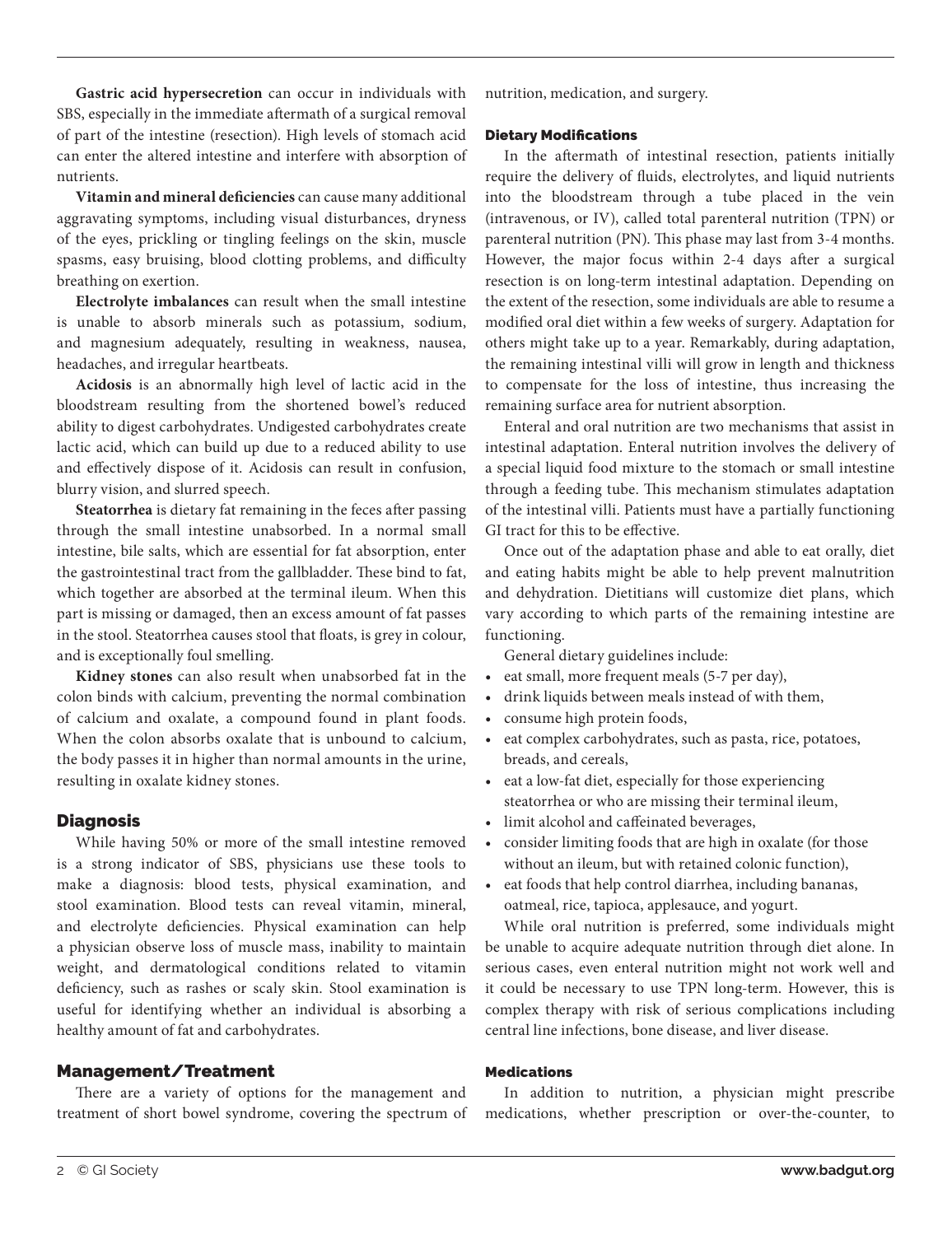**Anti-diarrheal medications** slow down the time it takes food to pass through the small intestine by decreasing the rate of contraction and relaxation (peristalsis) of the intestinal muscles. Drugs in this category include diphenoxylate (Lomotil®) and loperamide (Imodium®). Codeine might also be helpful.

**Gastric acid reducers** come in two main types: histamine-2 receptor blockers (H2RAs) and proton pump inhibitors (PPIs), which can inhibit or reduce the release of stomach acid. Examples of H2RAs include cimetidine (Tagamet®), ranitidine (Zantac®), famotidine (Pepcid®), and nizatidine (Axid®). PPIs include omeprazole (Losec®), lansoprazole (Prevacid®), pantoprazole sodium (Pantoloc®), esomeprazole (Nexium®), rabeprazole (Pariet®), and pantoprazole magnesium (Tecta®), as well as dual delayed release PPI capsules in the form of dexlansoprazole (Dexilant®). Excessive acid passing from the stomach into the intestines can hinder intestinal adaptation and can cause pain and discomfort, especially right after surgery.

**Bile acid sequestrant**, cholestyramine (Olestyr®), reduces the incidence of bile-salt diarrhea by increasing the removal of bile acids from the body. As the body loses bile acids, it replaces them by converting cholesterol from the blood to bile acids, which also causes blood cholesterol levels to decrease.

**Glutamine** is the most abundant amino acid in the body and is involved in more metabolic processes than any other amino acid. It helps promote gut integrity by acting as an energy source and preventing the passage of intestinal bacteria through the gut mucosa into other bodily tissues and organs (bacterial translocation). Bacterial translocation can lead to buildup of harmful bacteria and their toxins (sepsis), typically through infection of a wound, and can be fatal. Glutamine acts as a major fuel source for the white blood cells of the immune system. It improves nitrogen balance, thereby helping those with SBS avoid the occurrence of nutritional stress in which the body uses more protein than it takes in. Glutamine might also reduce diarrhea because it aids in the reabsorption of sodium and water.

You can find oral glutamine in some health food stores, pharmacies, and online. Products include NutreStore® and GlutaSolve®. Discuss with your physician before using it for short bowel syndrome.

**Teduglutide** (Revestive®) was the first medication approved by Health Canada to treat adults and children with SBS who need extra nutrition or fluids from parenteral feeding. Teduglutide is a glucagon-like peptide (GLP-2), which helps the intestines absorb nutrients and fluid. It works by regenerating cells in the intestinal lining, improving intestinal absorption of fluids and nutrients, promoting growth in the surface area of the small intestine lining, and possibly restoring gastric emptying and secretion. Patients can inject it just under the skin (subcutaneously) once a day in the stomach area, upper legs, or upper arms.

## Surgery

Regrettably, surgery might still be necessary when other therapeutic options are not working. These focus on increasing the intestines' absorptive properties and are either nontransplant or transplant surgeries.

Non-transplant surgeries involve manipulating the intestine to lengthen it. In the Bianchi procedure, a surgeon cuts a portion of the bowel lengthwise into two pieces and joins them together end to end. This results in a narrower, but longer segment of the bowel. Surgeons typically reserve the serial transverse enteroplasty (STEP) procedure for children who have enough small intestine remaining to lengthen and restore function. In the STEP procedure, a surgeon makes a series of cuts in the small intestine and staples it back together in a 'zig-zag' pattern, resulting in a narrower, longer bowel. Because of the intestine's new shape, food takes more time to move through the bowel, thus increasing its time in contact with the bowel lining and the chances of nutrient absorption.

In the case of small bowel transplantation, a surgeon removes the diseased small bowel and replaces it with a donor intestine. However, this procedure comes with potential complications, including organ rejection, infections, and the excess production of white blood cell lymphocytes that results in lymphoproliferative disease. To lessen the incidence of rejection, individuals are required to use immunosuppressive drugs. Nonetheless, surgical techniques and immunosuppressive drugs continue to improve, increasing the chances of successful transplants.

## Outlook

For individuals with short bowel syndrome, especially those who have had a large part of their intestines surgically removed, the goal is to enhance intestinal adaptation, enhance nutrition, and eliminate the need for total parenteral nutrition. The future of treatments for SBS revolves around improving ways to maximize bowel adaptation and refining techniques for intestinal transplantation. For now, though, a variety of options exist for helping individuals manage symptoms.

A strong team for effective management will generally include gastroenterologists, surgeons, dietitians, nursing specialists, and pharmacists. Maintaining a strong relationship with these individuals is essential in order for those with SBS to find a treatment plan that is right for them. While there is no single diet or cure for short bowel syndrome, education and open communication with trusted medical professionals might help individuals avoid the harmful health consequences of malnutrition, dehydration, and chronic diarrhea associated with short bowel syndrome.